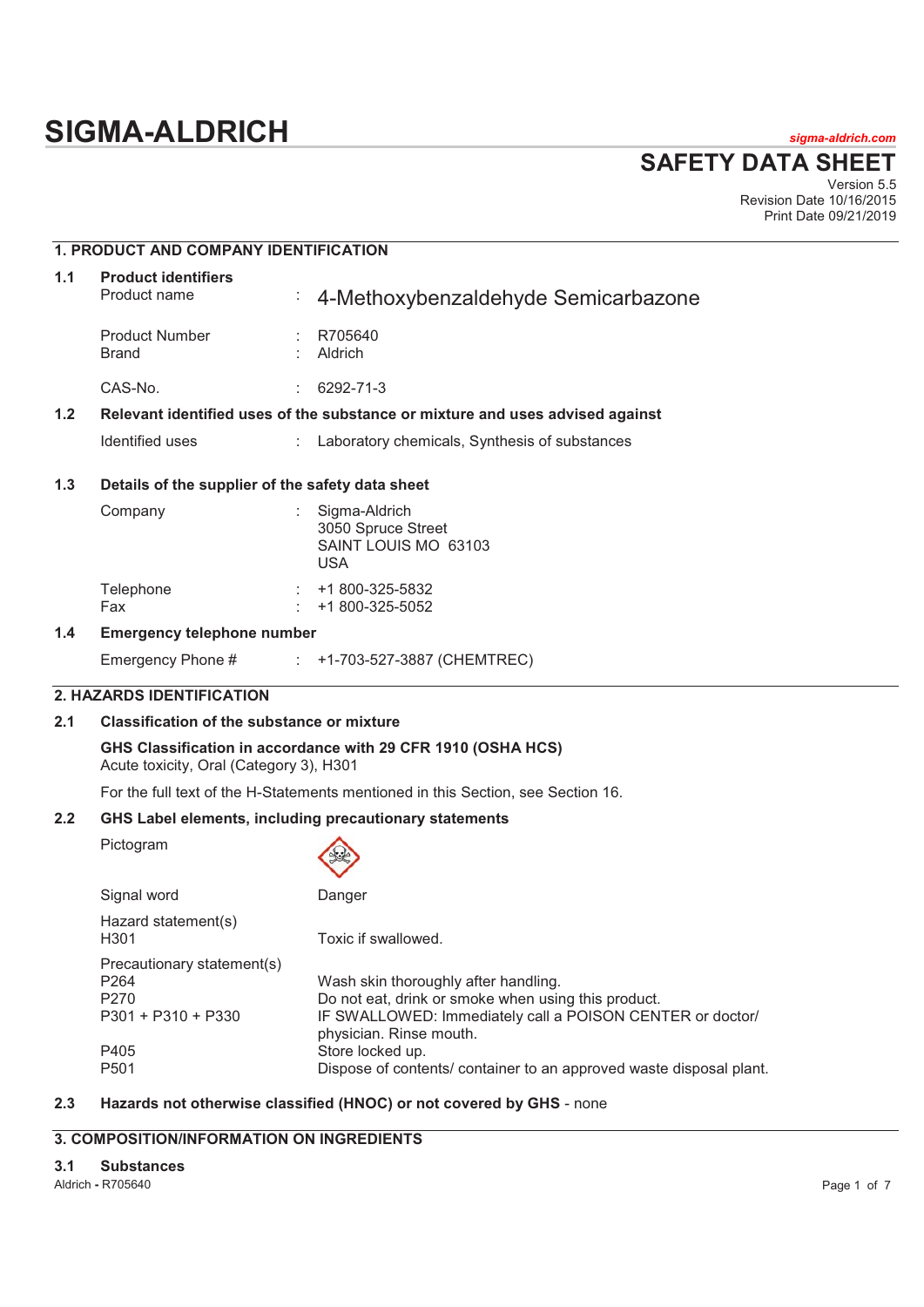| Formula          | $\therefore$ C9H11N3O2 |
|------------------|------------------------|
| Molecular weight | : $193.2$ g/mol        |
| CAS-No.          | $: 6292 - 71 - 3$      |

#### **Hazardous components**

| Component                                                                        | Classification     | l Concentration |
|----------------------------------------------------------------------------------|--------------------|-----------------|
| 4-Methoxybenzaldehyde Semicarbazone                                              |                    |                 |
|                                                                                  | Acute Tox. 3: H301 | $\le$ 100 %     |
| For the full text of the H-Statements mentioned in this Section, see Section 16. |                    |                 |

# **4. FIRST AID MEASURES**

#### **4.1 Description of first aid measures**

#### **General advice**

Consult a physician. Show this safety data sheet to the doctor in attendance.Move out of dangerous area.

#### **If inhaled**

If breathed in, move person into fresh air. If not breathing, give artificial respiration. Consult a physician.

#### **In case of skin contact**

Wash off with soap and plenty of water. Take victim immediately to hospital. Consult a physician.

#### **In case of eye contact**

Flush eyes with water as a precaution.

#### **If swallowed**

Never give anything by mouth to an unconscious person. Rinse mouth with water. Consult a physician.

# **4.2 Most important symptoms and effects, both acute and delayed**

The most important known symptoms and effects are described in the labelling (see section 2.2) and/or in section 11

**4.3 Indication of any immediate medical attention and special treatment needed**  No data available

# **5. FIREFIGHTING MEASURES**

#### **5.1 Extinguishing media**

#### **Suitable extinguishing media**  Use water spray, alcohol-resistant foam, dry chemical or carbon dioxide.

**5.2 Special hazards arising from the substance or mixture**  Nature of decomposition products not known.

# **5.3 Advice for firefighters**  Wear self-contained breathing apparatus for firefighting if necessary.

#### **5.4 Further information**  No data available

# **6. ACCIDENTAL RELEASE MEASURES**

#### **6.1 Personal precautions, protective equipment and emergency procedures**  Wear respiratory protection. Avoid dust formation. Avoid breathing vapours, mist or gas. Ensure adequate ventilation. Evacuate personnel to safe areas. Avoid breathing dust. For personal protection see section 8.

# **6.2 Environmental precautions**

Prevent further leakage or spillage if safe to do so. Do not let product enter drains.

# **6.3 Methods and materials for containment and cleaning up**  Pick up and arrange disposal without creating dust. Sweep up and shovel. Keep in suitable, closed containers for disposal.

# **6.4 Reference to other sections**

For disposal see section 13.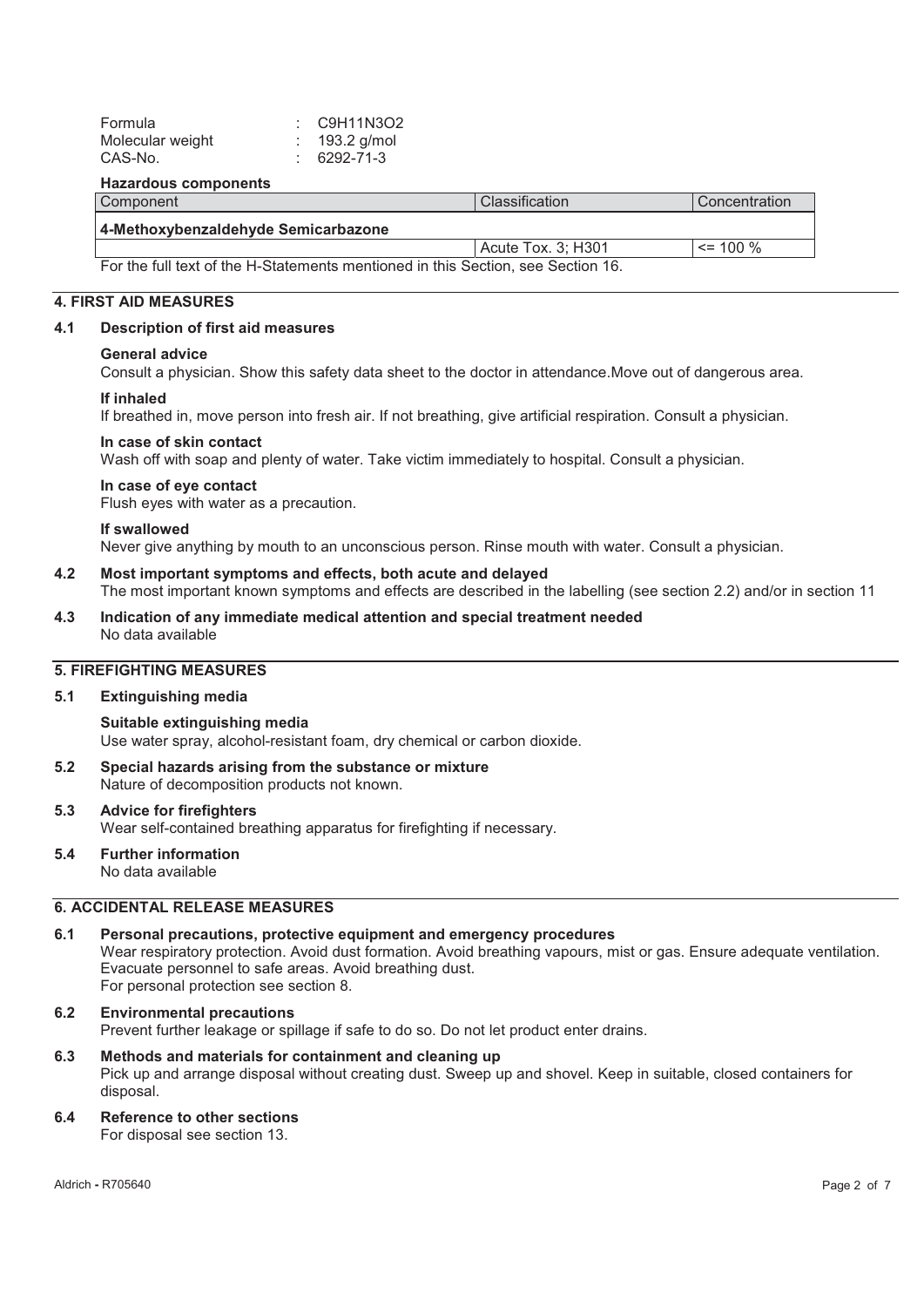# **7. HANDLING AND STORAGE**

#### **7.1 Precautions for safe handling**

Avoid contact with skin and eyes. Avoid formation of dust and aerosols.Further processing of solid materials may result in the formation of combustible dusts. The potential for combustible dust formation should be taken into consideration before additional processing occurs.

Provide appropriate exhaust ventilation at places where dust is formed. For precautions see section 2.2.

#### **7.2 Conditions for safe storage, including any incompatibilities**  Keep container tightly closed in a dry and well-ventilated place. Storage class (TRGS 510): Non-combustible, acute toxic Cat.3 / toxic hazardous materials or hazardous materials causing chronic effects

#### **7.3 Specific end use(s)**

Apart from the uses mentioned in section 1.2 no other specific uses are stipulated

# **8. EXPOSURE CONTROLS/PERSONAL PROTECTION**

#### **8.1 Control parameters**

**Components with workplace control parameters**  Contains no substances with occupational exposure limit values.

#### **8.2 Exposure controls**

#### **Appropriate engineering controls**

Avoid contact with skin, eyes and clothing. Wash hands before breaks and immediately after handling the product.

#### **Personal protective equipment**

#### **Eye/face protection**

Face shield and safety glasses Use equipment for eye protection tested and approved under appropriate government standards such as NIOSH (US) or EN 166(EU).

#### **Skin protection**

Handle with gloves. Gloves must be inspected prior to use. Use proper glove removal technique (without touching glove's outer surface) to avoid skin contact with this product. Dispose of contaminated gloves after use in accordance with applicable laws and good laboratory practices. Wash and dry hands.

#### **Body Protection**

Complete suit protecting against chemicals, The type of protective equipment must be selected according to the concentration and amount of the dangerous substance at the specific workplace.

#### **Respiratory protection**

Where risk assessment shows air-purifying respirators are appropriate use a full-face particle respirator type N99 (US) or type P2 (EN 143) respirator cartridges as a backup to engineering controls. If the respirator is the sole means of protection, use a full-face supplied air respirator. Use respirators and components tested and approved under appropriate government standards such as NIOSH (US) or CEN (EU).

#### **Control of environmental exposure**

Prevent further leakage or spillage if safe to do so. Do not let product enter drains.

#### **9. PHYSICAL AND CHEMICAL PROPERTIES**

#### **9.1 Information on basic physical and chemical properties**

| a) | Appearance                                                        | Form: solid       |
|----|-------------------------------------------------------------------|-------------------|
| b) | Odour                                                             | No data available |
| C) | Odour Threshold                                                   | No data available |
| d) | рH                                                                | No data available |
| e) | Melting point/freezing<br>point                                   | No data available |
| f) | Initial boiling point and<br>المستحدث والمستحدث والمتلأل والمناور | No data available |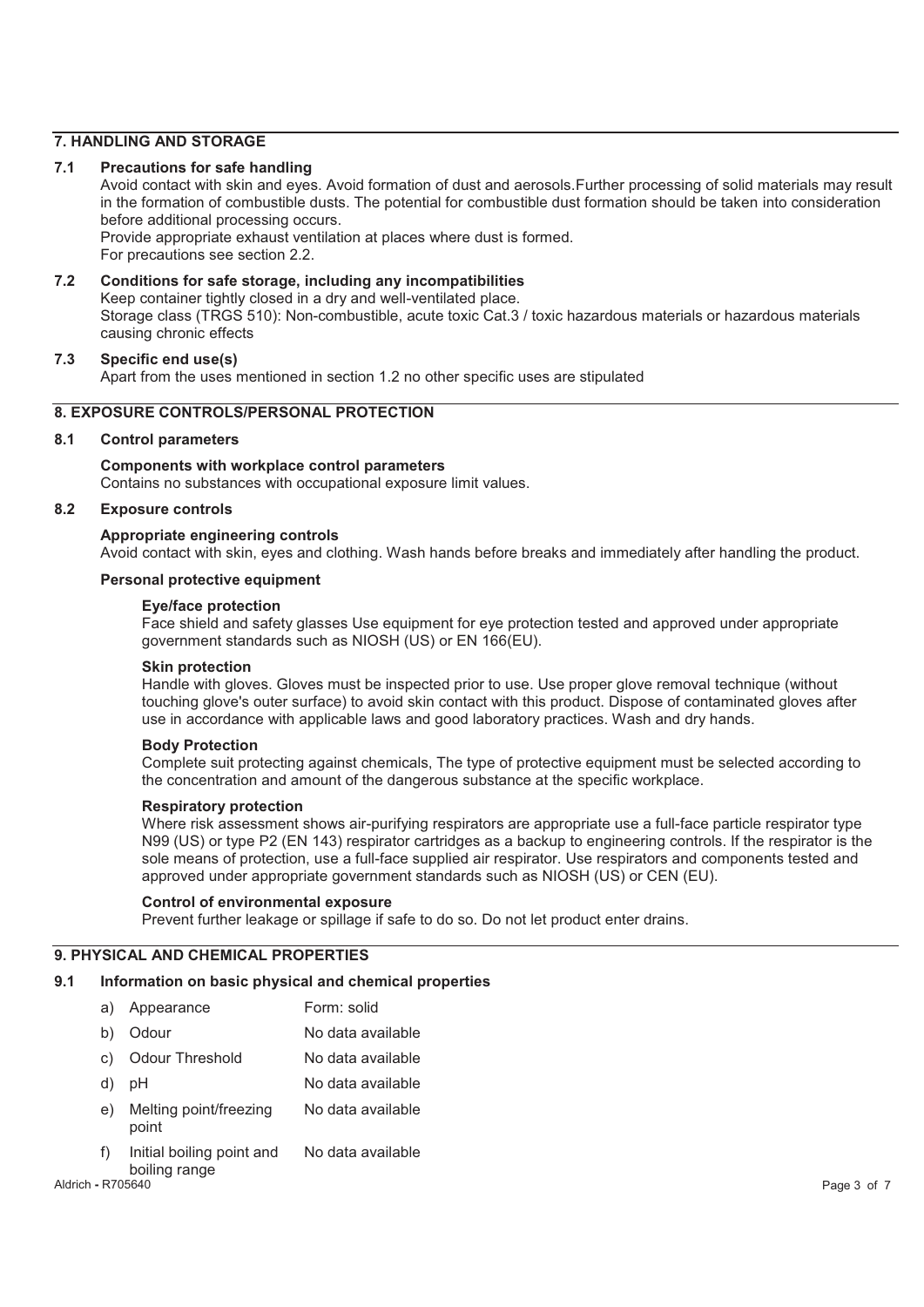|     | g) | Flash point                                        | No data available |
|-----|----|----------------------------------------------------|-------------------|
|     | h) | Evaporation rate                                   | No data available |
|     | i) | Flammability (solid, gas)                          | No data available |
|     | j) | Upper/lower<br>flammability or<br>explosive limits | No data available |
|     | k) | Vapour pressure                                    | No data available |
|     | I) | Vapour density                                     | No data available |
|     | m) | Relative density                                   | No data available |
|     | n) | Water solubility                                   | No data available |
|     | O) | Partition coefficient: n-<br>octanol/water         | No data available |
|     | p) | Auto-ignition<br>temperature                       | No data available |
|     | q) | Decomposition<br>temperature                       | No data available |
|     | r) | Viscosity                                          | No data available |
|     | s) | <b>Explosive properties</b>                        | No data available |
|     | t) | Oxidizing properties                               | No data available |
| 9.2 |    | Other safety information                           |                   |

# No data available

# **10. STABILITY AND REACTIVITY**

- **10.1 Reactivity**  No data available
- **10.2 Chemical stability**  Stable under recommended storage conditions.
- **10.3 Possibility of hazardous reactions**  No data available
- **10.4 Conditions to avoid**  No data available
- **10.5 Incompatible materials**  Strong oxidizing agents
- **10.6 Hazardous decomposition products**  Other decomposition products - No data available In the event of fire: see section 5

# **11. TOXICOLOGICAL INFORMATION**

#### **11.1 Information on toxicological effects**

**Acute toxicity**  No data available

Inhalation: No data available

Dermal: No data available

No data available

**Skin corrosion/irritation**  No data available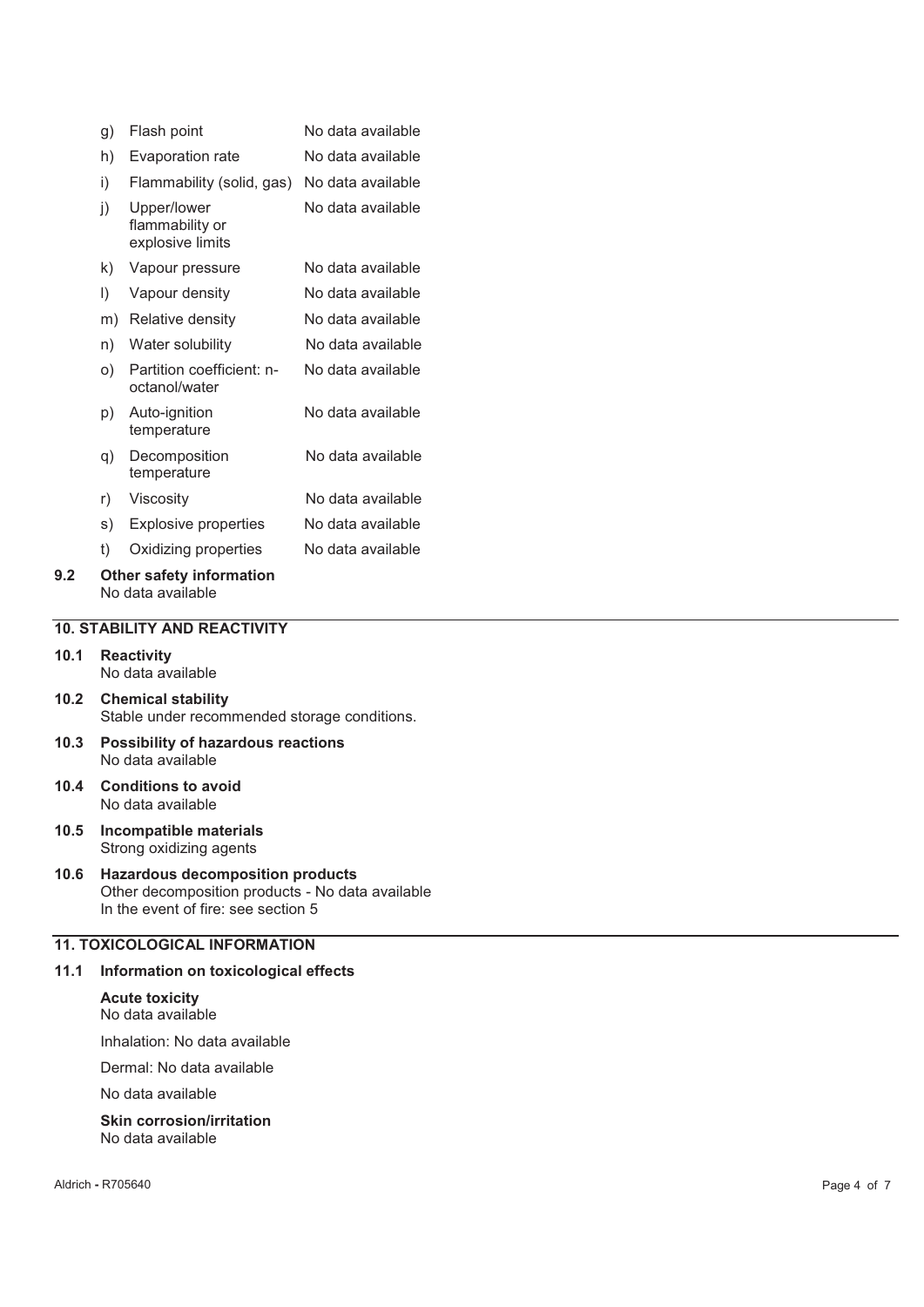#### **Serious eye damage/eye irritation**

No data available

#### **Respiratory or skin sensitisation**  No data available

**Germ cell mutagenicity**  No data available

#### **Carcinogenicity**

- IARC: No component of this product present at levels greater than or equal to 0.1% is identified as probable, possible or confirmed human carcinogen by IARC.
- ACGIH: No component of this product present at levels greater than or equal to 0.1% is identified as a carcinogen or potential carcinogen by ACGIH.
- NTP: No component of this product present at levels greater than or equal to 0.1% is identified as a known or anticipated carcinogen by NTP.
- OSHA: No component of this product present at levels greater than or equal to 0.1% is identified as a carcinogen or potential carcinogen by OSHA.

# **Reproductive toxicity**

No data available

No data available

**Specific target organ toxicity - single exposure**  No data available

#### **Specific target organ toxicity - repeated exposure**  No data available

# **Aspiration hazard**

No data available

# **Additional Information**

# RTECS: Not available

To the best of our knowledge, the chemical, physical, and toxicological properties have not been thoroughly investigated.

#### **12. ECOLOGICAL INFORMATION**

#### **12.1 Toxicity**  No data available

- **12.2 Persistence and degradability**  No data available
- **12.3 Bioaccumulative potential**  No data available
- **12.4 Mobility in soil**  No data available

#### **12.5 Results of PBT and vPvB assessment**  PBT/vPvB assessment not available as chemical safety assessment not required/not conducted

#### **12.6 Other adverse effects**

No data available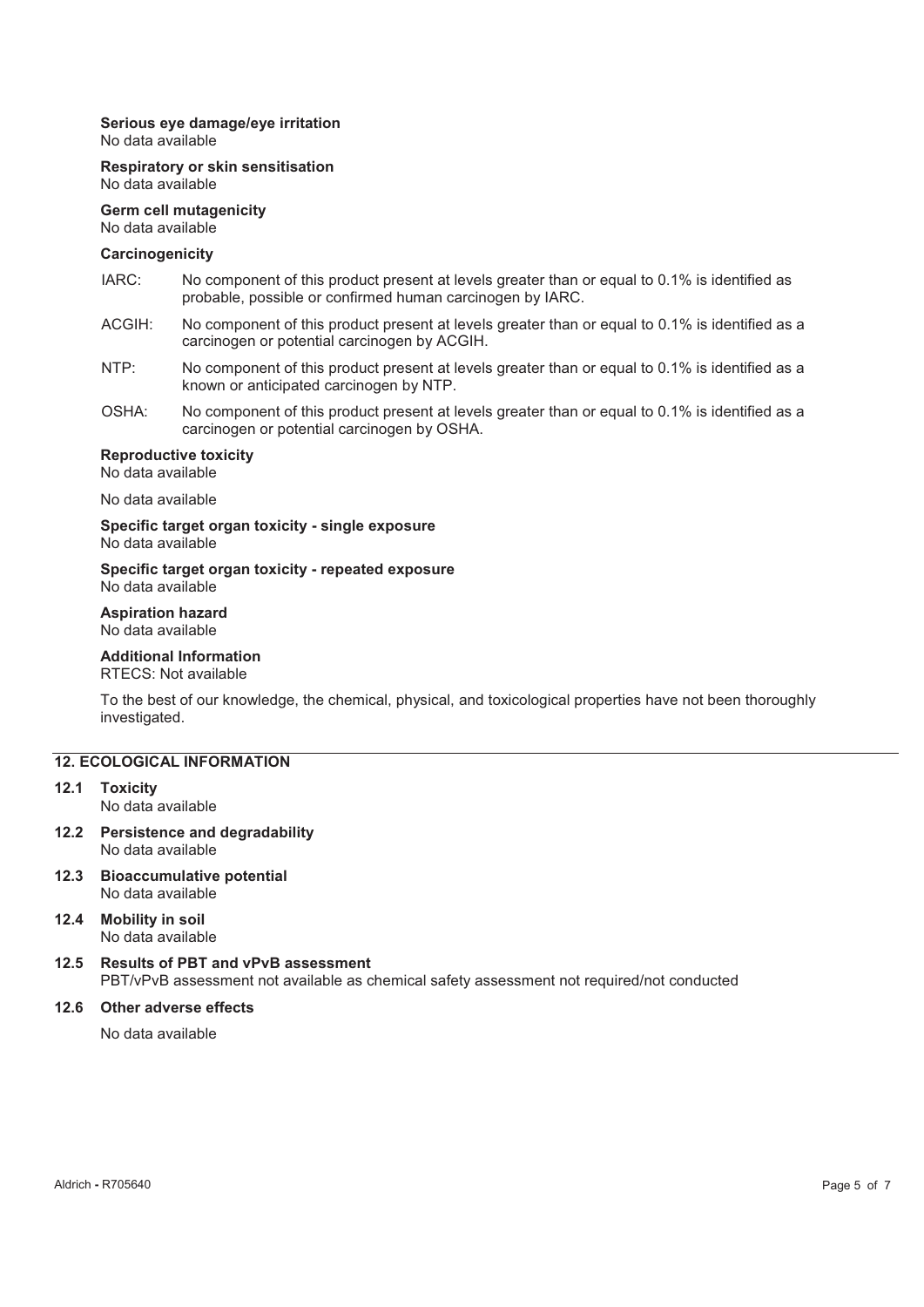# **13. DISPOSAL CONSIDERATIONS**

#### **13.1 Waste treatment methods**

#### **Product**

Offer surplus and non-recyclable solutions to a licensed disposal company. Contact a licensed professional waste disposal service to dispose of this material. Dissolve or mix the material with a combustible solvent and burn in a chemical incinerator equipped with an afterburner and scrubber.

#### **Contaminated packaging**

Dispose of as unused product.

# **14. TRANSPORT INFORMATION**

#### **DOT (US)**

UN number: 2811 Class: 6.1 Packing group: III Proper shipping name: Toxic solids, organic, n.o.s. (4-Methoxybenzaldehyde Semicarbazone) Reportable Quantity (RQ):

Poison Inhalation Hazard: No

#### **IMDG**

UN number: 2811 Class: 6.1 Packing group: III EMS-No: F-A, S-A Proper shipping name: TOXIC SOLID, ORGANIC, N.O.S. (4-Methoxybenzaldehyde Semicarbazone)

#### **IATA**

UN number: 2811 Class: 6.1 Packing group: III Proper shipping name: Toxic solid, organic, n.o.s. (4-Methoxybenzaldehyde Semicarbazone)

#### **15. REGULATORY INFORMATION**

# **SARA 302 Components**

No chemicals in this material are subject to the reporting requirements of SARA Title III, Section 302.

#### **SARA 313 Components**

This material does not contain any chemical components with known CAS numbers that exceed the threshold (De Minimis) reporting levels established by SARA Title III, Section 313.

#### **Massachusetts Right To Know Components**

No components are subject to the Massachusetts Right to Know Act.

| <b>Pennsylvania Right To Know Components</b> |         |                      |
|----------------------------------------------|---------|----------------------|
| 4-Methoxybenzaldehyde Semicarbazone          | CAS-No. | <b>Revision Date</b> |
| <b>New Jersey Right To Know Components</b>   | CAS-No. | <b>Revision Date</b> |
| 4-Methoxybenzaldehyde Semicarbazone          |         |                      |

#### **California Prop. 65 Components**

This product does not contain any chemicals known to State of California to cause cancer, birth defects, or any other reproductive harm.

#### **16. OTHER INFORMATION**

#### **Full text of H-Statements referred to under sections 2 and 3.**

| Acute Tox. | Acute toxicity      |
|------------|---------------------|
| H301       | Toxic if swallowed. |

# **HMIS Rating**

Health hazard: 2 Chronic Health Hazard: